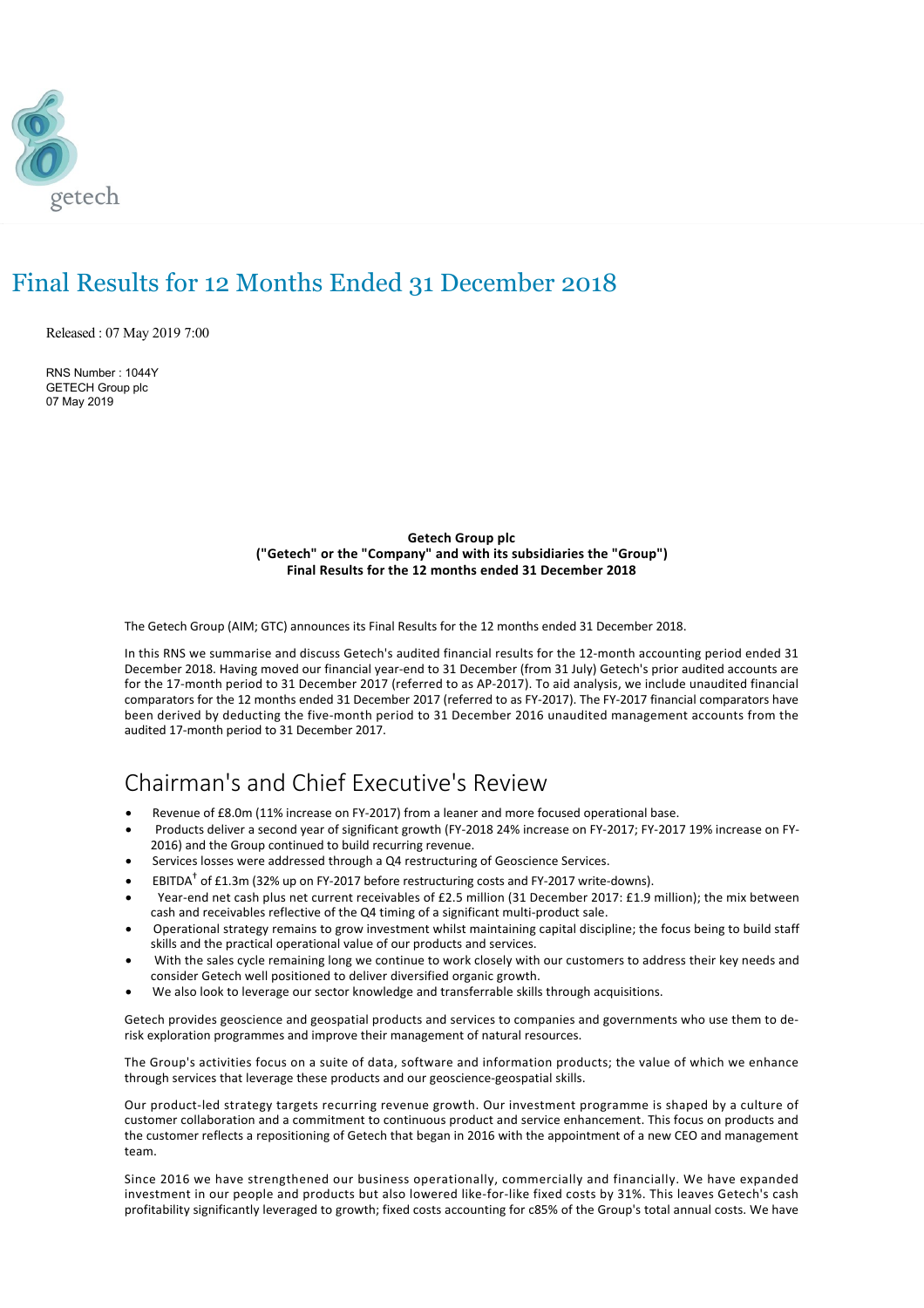also worked to expand Getech's activities beyond oil and gas exploration; key to diversification have been our geospatial software products and services.

In 2018, crude prices strengthened year-on-year, but price volatility left customer exploration and new business budgets constrained. We managed these budget constraints by working closely with our customers and by maintaining flexibility in our sales conversations, which kept them relevant to our customers' changing needs. Year‐on‐year this translated to

new customers, 11% growth in revenue, 32% growth in profit<sup>[1]</sup>, and an increase in our baseline of forward sales. Underpinning this performance is our central ethos ‐ to continuously enhance the practical operational value of our products and services.

We have entered 2019 with a busy schedule of sales campaigns and we consider Getech to be well positioned to deliver diversified organic growth. With industry costs at a cyclical low, our customers' attitude to capital spending is balanced between spot oil prices, which have rallied since the start of 2019, and longer-dated crude prices, which continue to trade above \$60 per barrel range. As such, and against a backcloth of falling reserve replacement, we consider the conditions and need for upstream investment to have strengthened. Balancing this, and as indicated in our Trading Update of 27 March, the lengthening of the sales cycle that emerged in Q4 2018 has persisted into 2019; the Directors believe that customers remain cautious over the early release of their exploration and new business budgets. Getech's 2019 sales campaigns and programme of investment are positioned to unlock these conversations.

The Board and Senior Management are focused on ensuring that Getech's assets and capital work hard for all shareholders. We believe volatile macroeconomic conditions have delayed the sale of our Leeds office and we have assumed that this will not happen before the next balance sheet date, however we remain committed to its disposal. We intend to build Getech through a mix of organic and acquisitional growth, and as the markets into which we sell stabilise, we also see potential to reinstate dividend payments.

On behalf of the Board and Executive we would like to thank Getech's staff for their hard work, creativity and professionalism throughout 2018.

| Dr Stuart Paton | Dr Jonathan Copus |
|-----------------|-------------------|
| Chairman        | Chief Executive   |
|                 |                   |

| Getech Group plc<br>Jonathan Copus, CEO    | Tel: 0113 322 2200 |
|--------------------------------------------|--------------------|
| <b>WH Ireland Limited</b><br>Katy Mitchell | Tel: 0161 832 2174 |

### Operations Review

Our **Gravity and Magnetic Solutions** team performed solidly in 2018, underscoring our market leading position in this domain. Data sales remained robust and our team's unique and leading expertise in potential fields data processing, analysis and interpretation was recognised by a busy programme of Gravity & Magnetic service contracts throughout the year.

Our flagship Globe product, developed by our **Geoscience Information Products** team, goes from strength‐to‐strength. In 2017 Globe was moved to an annual release cycle. This was to provide more flexibility in shaping the product's development to match our customers' evolving needs. In July 2018 the first of these annual releases, "Globe 2018", was delivered to customers ‐ on time and within budget. Globe 2018 features the most diverse and innovative inventory of new capabilities to date. By leveraging skills from across the Group, Getech's geoscience, geospatial and software expertise have been combined to deliver new information, analytics tools and training options for Globe users. Globe User Group Meetings, held in London and Houston, produced a new level of customer engagement and helped stimulate discussion on product uses, features and opportunities for future product enhancements. Our work to re‐position Globe was rewarded in 2018 by many of Globe's super-major customers signing up to multi-year licence agreements.

The focus for our **GIS Software** division in 2018 was to migrate our software products to ArcGIS Pro, Esri's latest desktop GIS application and ArcMap replacement. In the autumn of 2018 both our Data Assistant and Exploration Analyst extensions were released on ArcGIS Pro, providing a significant assistance to customers wishing to upgrade their own environments. In Q3 2018 we began work on migrating our Unconventionals Analyst software product to ArcGIS Pro, targeting a release in Q2 2019. As with Globe, our sales team's focus on delivering recurring revenue enabled us to secure a number of multi‐year software contracts during the year.

Our **GIS Services** team continues to be recognised as experts in the use of Esri technology within the petroleum and natural resources sectors. In 2018 we won another long-term GIS support contract with a super-major and diversified further by securing geospatial implementation projects with natural resources customers outside of petroleum.

Our **Geoscience Services** team was relocated to our new London office in Q4 2018, having closed our Henley office. While the market for geoscience services has remained challenging following the period of low and volatile oil prices, we believe this re-organisation has put us back on the road to profitability. It has also enabled us to re-shape this team with closer working relationships with the rest of the Group ‐ providing opportunities to integrate Getech's products, Gravity & Magnetic services and geospatial expertise into an evolving cross‐disciplinary geoscience services offering. Our work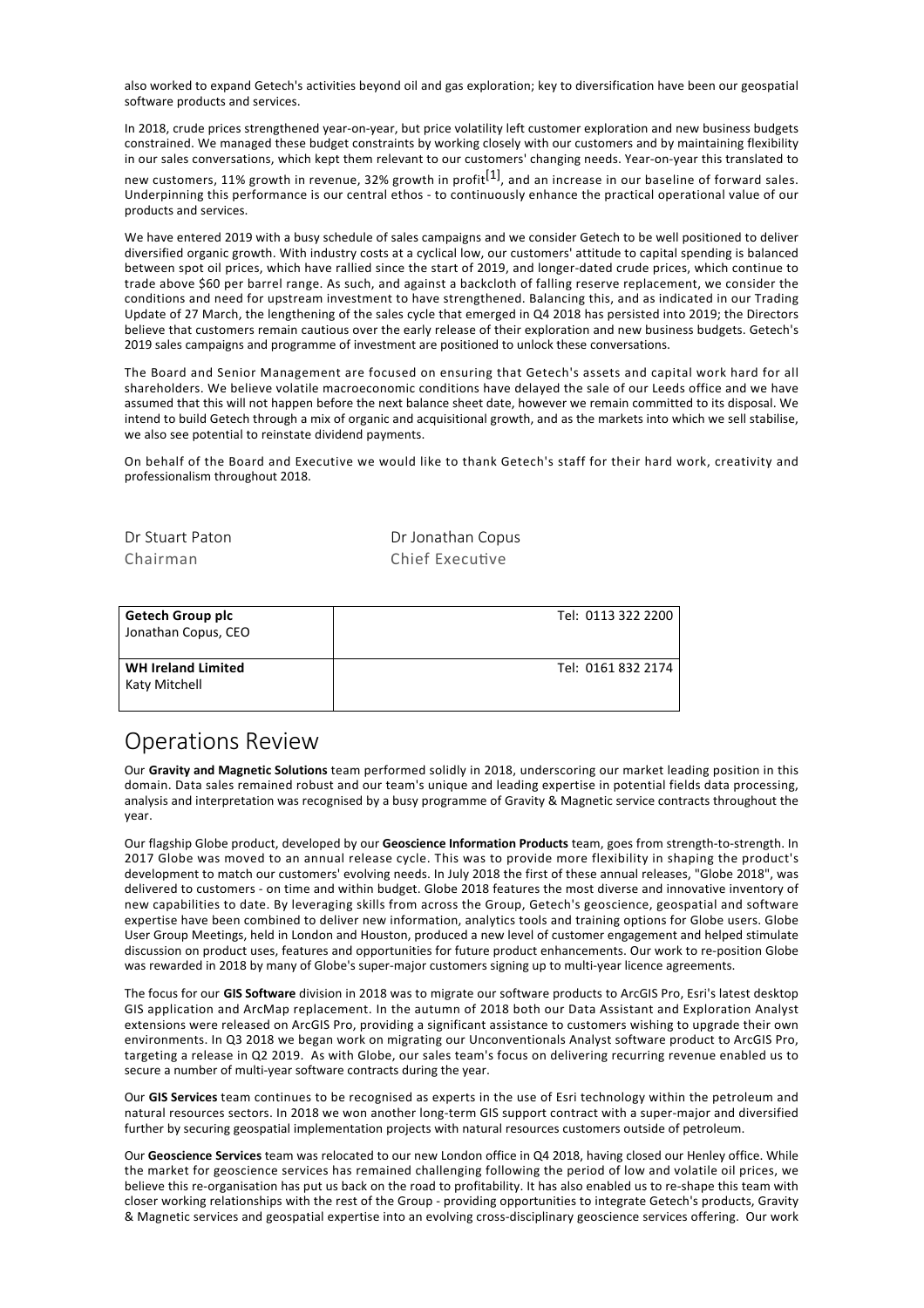with governments also continued in 2018, and we continue to work in partnership with the Government of Sierra Leone on its Fourth Licensing Round and with the Lebanon Petroleum Administration.

Chris Jepps Chief Operating Officer

### Financial Review

Getech's current customers operate principally in the oil and gas exploration sector. Their budgets and programmes of activity are shaped by both spot and forward crude prices but also the general cost structure of the industry and the opportunity sets in and around their asset portfolios.

With 2018 Brent averaging \$71/bbl, 42% higher than its prior three-year average, and long-dated crude prices consistently in excess of \$60/bbl, our sales discussions for most of the year had a more forward‐looking tone. In H1 2018 we extended our pipeline of multi-year product subscriptions, which expanded the Group's foundation of recurring revenue. In Q4 2018 however, a sharp fall in crude prices highlighted the fragility of global growth, Brent tumbling from a high of \$86/bbl to a low of \$50/bbl. This fall lengthened and complicated the sales cycle but by repositioning our customer conversations Getech ended 2018 with a significant sale of data and products, which also added a new Globe customer.

In the year to 31 December 2018, from a significantly leaner and more focused operational base, Getech delivered 11% year‐on‐year revenue growth against FY‐2017, which drove a 32% expansion in adjusted EBITDA. The Group ended 2018 with net cash plus net current receivables of £2,503,000 (31 December 2017: £1,922,000). Having refinanced our borrowings in H2 2018, net of long-term debt this figure totalled £3,322,000 (31 December 2017: £2,277,000).

To aid in the analysis of our underlying financial performance, the table below sets out key figures from the financial statements and the equivalent figure adjusted for exceptional items.

|                                                             |          | 12 months             | 17 months |                | 12 months   |                |
|-------------------------------------------------------------|----------|-----------------------|-----------|----------------|-------------|----------------|
|                                                             |          | to 31 Dec 2018        |           | to 31 Dec 2017 |             | to 31 Dec 2017 |
|                                                             |          | (FY-2018)             |           | (AP-2017)      |             | (FY-2017)      |
|                                                             | Reported | Adiusted              | Reported  | Adjusted       | Reported    | Adjusted       |
|                                                             |          | (audited) (unaudited) | (audited) | (unaudited)    | (unaudited) | (unaudited)    |
| Table 1 - Financial summary (1)                             | £'000    | £'000                 | £'000     | £'000          | £'000       | £'000          |
| Revenue                                                     | 8,019    | 8,019                 | 10,946    | 10,946         | 7,215       | 7,215          |
| EBITDA (2) (3)                                              | 1,071    | 1,268                 | 645       | 1,593          | 384         | 958            |
| Operating profit (2) (3)                                    | 250      | 447                   | (661)     | 287            | (429)       | 145            |
| Profit after tax (2) (3)                                    | 508      | 705                   | (40)      | 908            | 58          | 632            |
| EPS                                                         | 1.35p    | 1.88p                 | (0.11)p   | 2.42p          | 0.15p       | 1.68p          |
| Cash inflow from operations<br>(before W/C adjustments) (2) | 1,073    | 1,270                 | 1,416     | 1,903          | 1,108       | 1,221          |
| Development costs                                           | (861)    | (861)                 | (1, 154)  | (1, 154)       | (804)       | (804)          |
| Report building costs                                       | (13)     | (13)                  | (429)     | (429)          | (427)       | (427)          |
| Acquisition costs                                           |          |                       | (500)     | (500)          | (400)       | (400)          |
| Net (decrease)/increase in cash (2)                         | (1,040)  | (843)                 | (392)     | 95             | 80          | 193            |
| Cash and cash equivalents                                   | 1,400    |                       | 2,393     |                | 2,393       |                |
| Net cash                                                    | 468      |                       | 1,759     |                | 1,759       |                |
| Net cash plus net current<br>receivables                    | 2,503    |                       | 1,922     |                | 1,922       |                |

#### (1) Change in accounting treatment and prior year adjustment

The introduction of IFRS 15 has led to a general reappraisal of the accounting treatment for inventory costs. For Getech this has impacted the way we account for costs associated with the building of Reports. The 2017 accounts have been restated to reflect this change in treatment.

Inventory assets held previously on the Balance Sheet have been reviewed and reclassified as Intangible assets. This has minimal effect on the Income Statement. More significantly, the cost of building Reports, previously classified as an operational cost in the Cash Flow statement, are now reclassified as an investment cost.

Reflective of the lower level of investment in Reports in 2018 versus 2017, this reclassification has resulted in a minor increase in FY‐ 2018 cash inflow from operating activities before working capital adjustments of £47,000 but the reported cash inflow from operating activities before working capital adjustments in AP‐2017 has increased by £823,000 versus the previously reported figure (FY‐2017: a £659,000 increase).

#### (2) Restructuring costs

In Q4 2018, the Group combined its activities in London and Henley into one new London office, and restructured the Geoscience Services team (previously based in Henley) to address its declining revenues and profitability. This resulted in one-off costs of £197,000 during FY‐2018 and followed a larger Group‐wide restructuring programme, which was completed in late 2016/early 2017 (AP‐2017: £487,000, FY‐2017: £113,000).

#### (3) Write‐down of intangible assets

In the 2017 comparative periods, following management's review of intangible assets, it was considered prudent to impair the carrying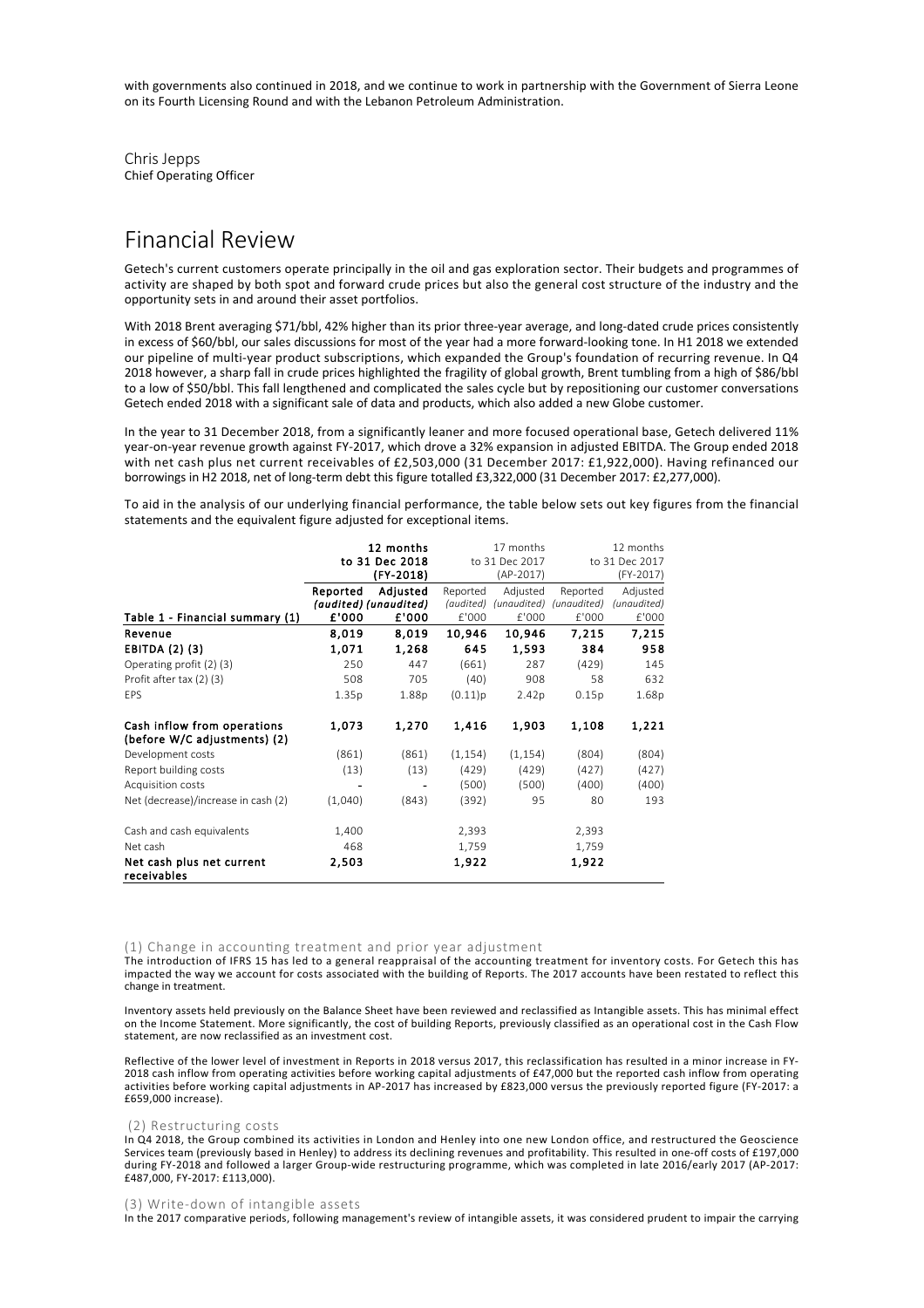value of several reports and studies; the cost of which were carried on the balance sheet. No asset impairments have been taken in 2018 (AP‐2017 and FY‐2017: £461,000). In the comparative periods, the impairment has been charged to cost of sales on the Consolidated Statement of Comprehensive Income and has been adjusted for in the comparative periods above.

#### Operating results

#### *Revenue*

Revenue for FY‐2018 totalled £8,019,000, an increase of 11% from the previous 12 months (AP‐2017: £10,946,000, FY‐2017: £7,215,000). Within this figure, Products revenue grew by 24%, compounding growth of 19% in FY‐2017, and in FY‐2018 Products accounted for 80% of group revenue. In contrast, the Services market remained challenging and despite our Geospatial and Gravity & Magnetic Service teams both delivering revenue and profit growth, a contraction in Geoscience Service income led to a 22% fall in service division revenue. We restructured our Geoscience Service activities in Q4 2018 and we are seeing signs of improvement.

#### *Gross margins*

Getech's group gross margin in FY‐2018 equalled 47% (AP‐2017: 47%, FY‐2017: 51% before exceptional intangible asset impairments of £461,000). Underlying this is the continued strong performance of our products division, partially offset by the continued challenges of the services market ‐ the gross margin (before impairments) on product sales equalling 62% for the year (AP‐2017: 65%, FY‐2017: 70%), the margin on Services moving to a loss (FY‐2018: negative 14% AP‐2017: positive 7%, FY‐2017: positive 3%). Getech continues to target a return to a 25% margin for the Services division in the mid‐term.

Product margin fell between FY‐2017 and FY‐2018 due to a rise in third party costs, which reflects a year‐on‐year shift in the sales mix. This reduced the product margin despite growth in revenues and a reduction in fixed costs. This does not point to any specific long‐term cost trend.

| Table 2 - Gross margin by<br>reporting segment                          | 12 months to<br>31 Dec 2018<br>(audited) |                 | 17 months to<br>31 Dec 2017<br>(audited) |                                    | 12 months to<br>31 Dec 2017<br>(unaudited) |          |
|-------------------------------------------------------------------------|------------------------------------------|-----------------|------------------------------------------|------------------------------------|--------------------------------------------|----------|
|                                                                         | Products                                 | <b>Services</b> | Products                                 | Services                           | Products                                   | Services |
| Revenue                                                                 | 6.434                                    | 1.585           | 7.570                                    | 3,372                              | 5,155                                      | 2,060    |
| Cost of sales                                                           | (2,421)                                  | (1, 810)        | (2,649)                                  | (3, 152)                           | (1, 564)                                   | (1,992)  |
| Gross profit (before<br>impairments)                                    | 4,013                                    | (225)           | 4.921                                    | 220                                | 3.591                                      | 68       |
| Gross margin (before<br>impairments)<br>Impairment of intangible assets | 62%                                      | $(14)$ %        | 65%<br>(461)                             | 7%<br>$\qquad \qquad \blacksquare$ | 70%<br>(461)                               | 3%       |
| Gross profit                                                            | 4.013                                    | (225)           | 4.460                                    | 220                                | 3,130                                      | 68       |
| Gross margin                                                            | 62%                                      | (14)%           | 59%                                      | 7%                                 | 61%                                        | 3%       |

*In AP‐2017 there was Revenue attributed to other segments totalling £4,000 with no costs associated. Administrative costs*

During FY‐2018 we maintained fiscal discipline when managing our administrative costs, which for the year totalled £3,341,000; 5% lower than FY‐2017 (AP‐2017: £4,858,000, FY‐2017: £3,514,000).

#### *Currency*

Getech's cost base is predominantly in pound sterling, but a significant proportion of its revenue is denominated in US dollars. During the year sterling weakness was favourable to the Group, but the timing of some larger US Dollar transactions resulted in the Group recording a loss on foreign exchange of £39,000 (AP‐2017: £77,000 gain, FY‐2017: £18,000 gain).

#### *EBITDA*

Having delivered revenue growth from an operational base that has been strengthened by a multi‐year programme of capital discipline, Getech expanded its EBITDA to £1,071,000 (AP 2017: £645,000; FY-2017: £384,000). This however includes restructuring costs of £197,000 (AP‐2017: £487,000, FY‐2017: £113,000) and in 2017, an impairment of intangibles of £461,000.

Taking account of these one-off adjustments, the Group made an adjusted EBITDA of £1,268,000. Year-on-year this is 32% growth (AP‐2017: £1,593,000; FY‐2017: £958,000).

#### *Depreciation and Amortisation*

Depreciation and amortisation charges totalled £821,000 in 2018 and were allocated to administrative costs in the income statement (AP‐2017: £1,306,000, FY‐2017: £813,000). Whilst amortisation charges on Globe and software development costs have increased, a significant proportion of our Data Holdings were fully amortised, accounting for the overall decrease in amortisation charge.

#### *Operating profit*

The Group reported an operating profit of £250,000 for the year (AP-2017: £661,000 loss, FY-2017: £429,000 loss). Adjusted for restructuring costs and intangible asset impairments (discussed above), Getech delivered an adjusted operating profit of £447,000 (AP‐2017: £287,000 profit, FY‐2017: £145,000 profit).

#### *Income tax*

To help our customers understand and resolve their exploration and operational challenges requires us undertaking pioneering research and development. Against the cost of this work we obtained corporation tax relief, and subsequently realised a current tax credit for FY-2018 of £137,000 (AP-2017: £533,000). The year-on-year reduction in the tax credit is a function of the Group's increased profitability in 2018.

After taxation, Getech reported a profit of £508,000 (AP‐2017: £40,000 loss, FY‐2017: £58,000 profit).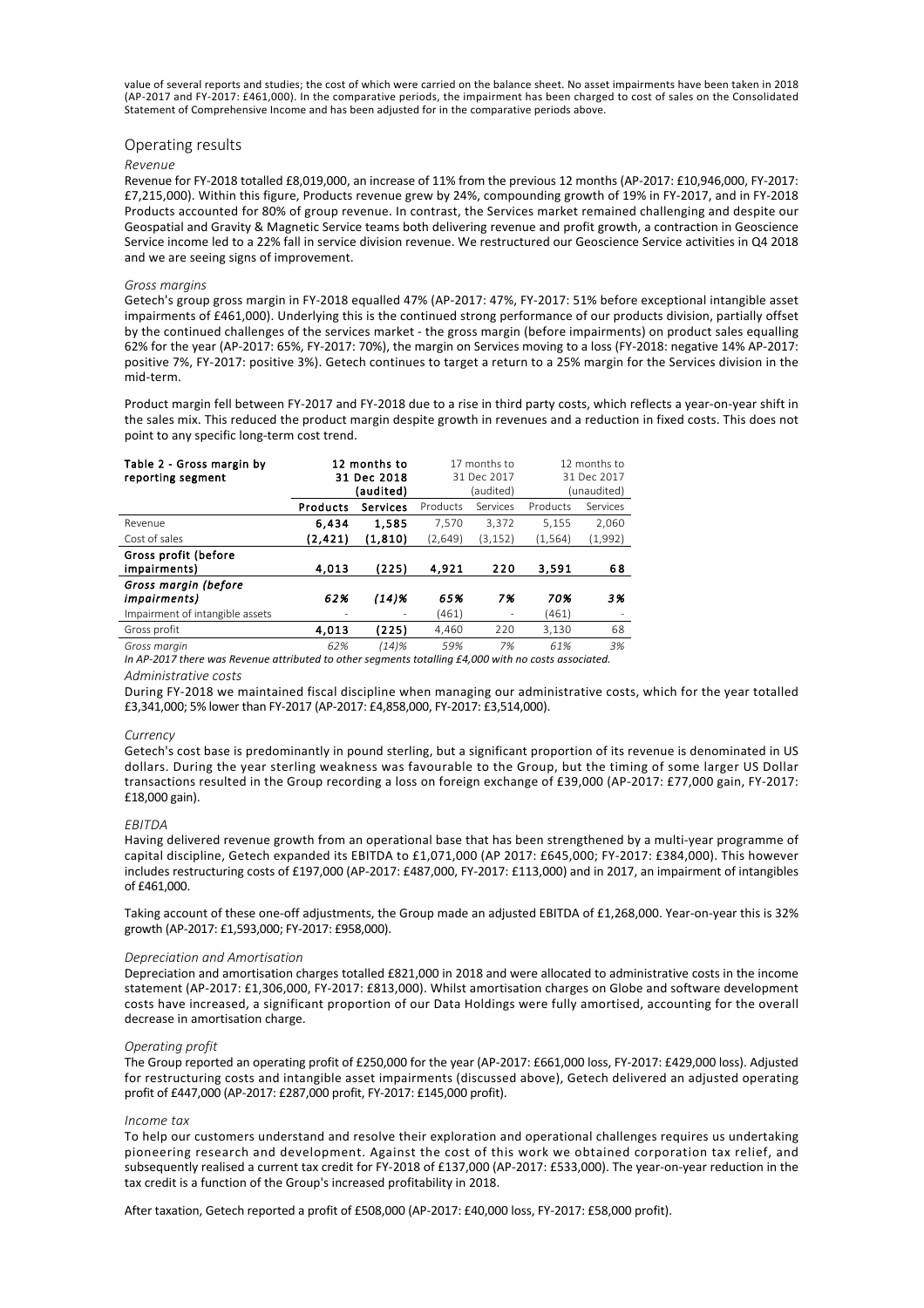#### Cost base analysis

In Q4 2018 Getech merged its London and Henley offices and reduced headcount in the Geoscience Services team. This, combined with capital discipline, meant that the Group again reduced its fixed cost base. A change in the mix of sales however resulted in higher costs to third parties, which has obscured the savings made. Closure of Henley and the restructuring of Geoscience Services had an associated cost of £197,000 but these steps are expected to deliver annualised fixed cost savings of £500,000.

The table below reconciles our cost base to the financial statements.

|                                                  |          | 12 months |                        | 12 months to |
|--------------------------------------------------|----------|-----------|------------------------|--------------|
|                                                  |          |           | to 31 Dec 17 months to | 31 Dec 2017  |
|                                                  |          | 2018      | 31 Dec 2017            | (unaudited)  |
|                                                  | %        | (audited) | (audited)              | f'000        |
| Table 3 - Cost base reconciliation               | variance | £'000     | £'000                  |              |
| Cost of sales                                    |          | 4,231     | 6,262                  | 4,017        |
| Development costs capitalised                    |          | 861       | 1,154                  | 804          |
| Capitalised cost of building Reports             |          | 13        | 429                    | 427          |
| Impairment of intangibles                        |          |           | (700)                  | (661)        |
| Administrative costs                             |          | 3,341     | 4,858                  | 3,514        |
| Restructuring costs                              |          | 197       | 487                    | 113          |
| Depreciation and amortisation charges            |          | (821)     | (1,306)                | (813)        |
| Exchange adjustments                             |          | 16        |                        | (18)         |
| Movement on provisions                           |          | (34)      | (118)                  | (117)        |
| Cost base                                        | 7%       | 7,804     | 11.073                 | 7,266        |
| Deduct restructuring costs                       |          | (197)     | (487)                  | (113)        |
| Cost base, excluding one-off restructuring costs | 6%       | 7,607     | 10,586                 | 7,153        |

*Cost base is measured as: cost of sales, administrative costs and development costs capitalised, less depreciation and amortisation, and adjusted for movement in work in progress, non‐cash foreign exchange adjustments and fair value adjustments.*

#### Operating cash flows

Before working capital adjustments Getech generated £1,073,000 in cash from operations (AP-2017: £1,416,000, FY-2017: £1,108,000). This includes restructuring costs of £197,000 (AP‐2017: £487,000, FY‐2017: £113,000). Adjusted for restructuring costs, cash from operations would have been £1,270,000 (AP‐2017: £1,903,000, FY‐2017: £1,221,000).

Note however, that as highlighted in Note 1 to Table 1, the reclassification of expenditure on Reports from operational costs to investment costs has led to a significant upward restatement in operating cash inflow in AP‐2017 and FY‐2017. Net of the Group's expenditure on producing Reports, adjusted cash flows generated from operations totalled £1,257,000 (AP‐2017: £1,474,000, FY‐2017: £794,000).

#### *Changes in working capital*

During the year there was significant movement in working capital (FY‐2018: £1,919,000 negative movement, AP‐2017: £160,000 positive movement, FY‐2017: £472,000 positive movement). A large proportion of this movement was due to the timing of a high value sale of data and products towards the end of 2018, which is included in the receivables balance at the year end.

#### *Cash taxation*

Getech received cash tax credits totalling £514,000 during 2018 (AP‐2017: £467,000, FY‐2017: £437,000) as a result of Getech's continued investment into research and development. Getech expects cash tax credits to be lower in 2019 due to the Group's increased profitability in 2018; Getech's current tax asset provision at 31 December 2018 is £104,000 (31 December 2017: £490,000).

#### Investment and Capital Expenditure

In line with the Group's strategy to invest and enhance its product offering, development expenditure on Globe and Software increased to £861,000 (AP‐2017: £1,154,000, FY‐2017: £804,000). Getech expects to continue with this level of investment in its products throughout 2019.

A repositioning of the work of the Geoscience Information Products team meant that in 2018 expenditure on Report building fell to £13,000 (AP‐2017: £429,000, FY‐2017: £427,000).

#### Financing

During the year Getech refinanced its long‐term loan that was reaching maturity. This involved repaying the outstanding amounts on the expiring loan, which totalled £634,000 and drawing down a new loan facility of £950,000. At the year end, Getech had made repayments of the new loan totalling £19,000. In 2019, £113,000 of the loan capital falls due. The new loan facility is repayable over 5 years and accrues interest at 2.75% above base rate. The loan is secured against the Leeds office, which has a net book value of £2,388,000.

#### Liquidity and Going Concern

At the end of 2018, Getech held £1,400,000 in cash and cash equivalents (AP‐2017/FY‐2017: £2,393,000). A fall in cash balances toward the year‐end was due to the timing of sales and at 31 December 2018 Getech held a material net current receivables balance (current receivables, less current payables) totalling £2,035,000 (31 December 2017: £163,000).

At year‐end, net cash plus net current receivables (cash, less borrowings, plus net current receivables) totalled £2,503,000 (31 December 2017: £1,922,000). Excluding long‐term debt, the total rose to £3,322,000 (31 December 2017: £2,277,000).

Getech's business activities and the factors likely to affect its future development, performance and position are set out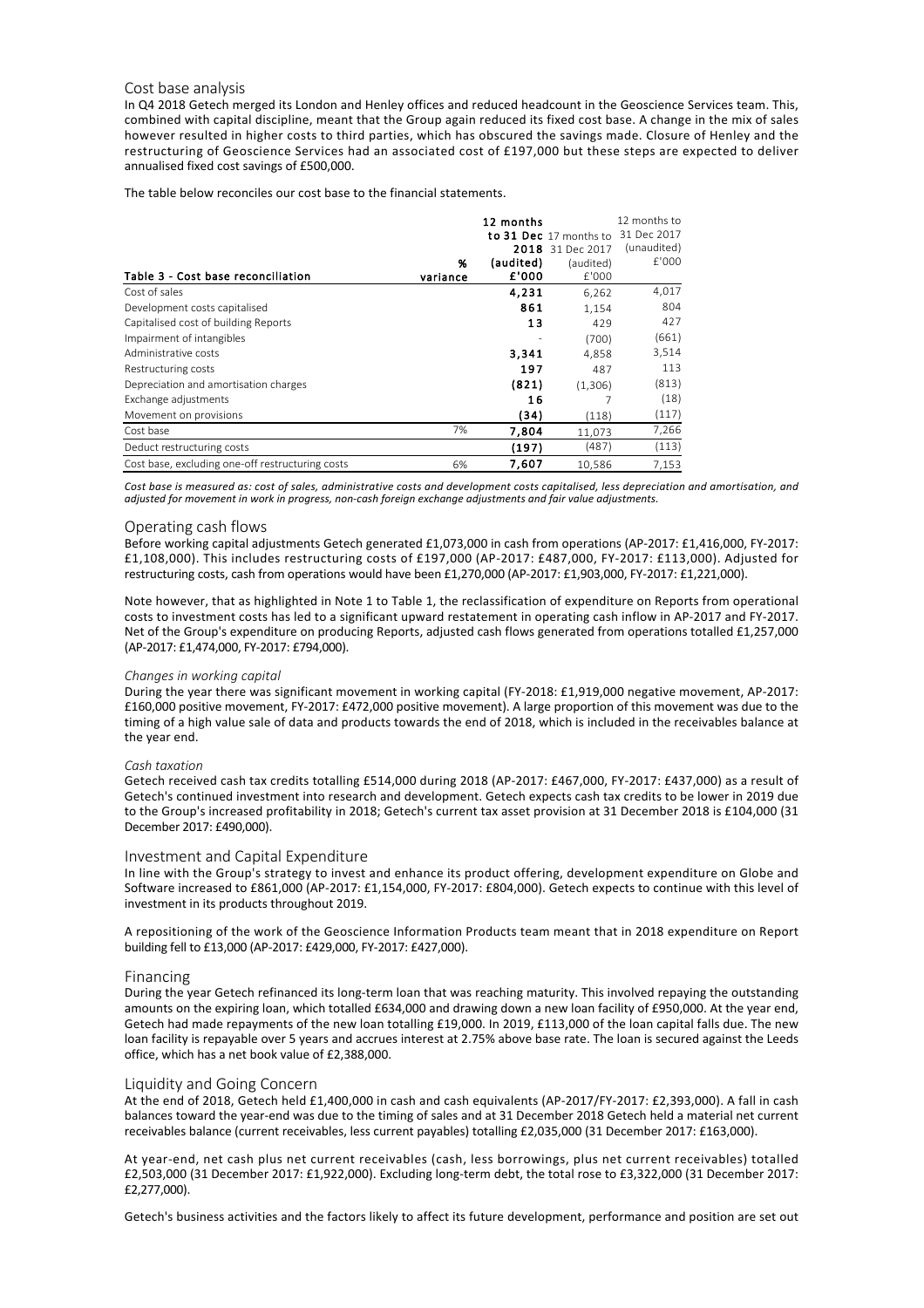in the Chairman's and Chief Executive's Review. The financial position of the Group, its cash flows and its liquidity position are described in the financial statements.

In making the going concern assessment, the Board of Directors has considered Group budgets and detailed cash flow forecasts to 31 December 2020. Following this review, the Directors consider that the Company and the Group are going concerns and the financial statements are prepared on that basis.

Andrew Darbyshire Finance Director

# Consolidated Statement of Comprehensive Income

For the 12 months ended 31 December 2018

|                                                                       |           | 17 months      | 12 months   |
|-----------------------------------------------------------------------|-----------|----------------|-------------|
|                                                                       | 12 months | ended          | ended       |
|                                                                       | ended 31  | 31 Dec 2017    | 31 Dec 2017 |
|                                                                       | Dec 2018  | (Restated)     | (Unaudited) |
|                                                                       | £'000     | f'000          | E'000       |
| Revenue                                                               | 8,019     | 10,946         | 7,215       |
| Cost of sales                                                         | (4, 231)  | (5,801)        | (3,556)     |
| Exceptional intangible impairments                                    |           | (461)          | (461)       |
| Gross profit                                                          | 3,788     | 4,684          | 3,198       |
| Administrative expenses                                               | (3, 341)  | (4,858)        | (3, 514)    |
| Operating profit/(loss) before exceptional administrative<br>expenses | 447       | (174)          | (316)       |
| Exceptional administrative expenses:                                  |           |                |             |
| Restructure costs                                                     | (197)     | (487)          | (113)       |
| Operating profit/(loss)                                               | 250       | (661)          | (429)       |
| Finance income                                                        |           | $\mathfrak{D}$ |             |
| Finance costs                                                         | (25)      | (34)           | (30)        |
| Profit/(Loss) before tax                                              | 225       | (693)          | (459)       |
| Income tax credit                                                     | 283       | 653            | 517         |
| Profit for the year attributable to owners of the Parent<br>Company   | 508       | (40)           | 58          |
| Other comprehensive income                                            |           |                |             |
| Items that may be reclassified subsequently to profit or loss:        |           |                |             |
| Currency translation differences on translation of foreign            |           |                |             |
| operations                                                            | 36        | (10)           | 7           |
| Total comprehensive income for the year attributable                  |           |                |             |
| to owners of the Parent Company                                       | 544       | (50)           | 65          |
| Earnings per share                                                    |           |                |             |
| Basic earnings per share                                              | 1.35p     | (0.11)p        | 0.15p       |
| Diluted earnings per share                                            | 1.33p     | (0.11)p        | 0.15p       |
|                                                                       |           |                |             |

All activities relate to continuing operations.

# Consolidated Statement of Financial Position

As at 31 December 2018

Company registration number: 02891368

|                               |        | 31 Dec 31 Dec 2017<br>31 Jul 2016 |            |  |
|-------------------------------|--------|-----------------------------------|------------|--|
|                               | 2018   | (Restated)                        | (Restated) |  |
|                               | £'000  | £'000                             | E'000      |  |
| Non-current assets            |        |                                   |            |  |
| Goodwill                      | 3,428  | 3,428                             | 3,428      |  |
| Intangible assets             | 4.018  | 3,827                             | 4,015      |  |
| Property, plant and equipment | 3,086  | 2,499                             | 2,691      |  |
| Deferred tax assets           | 305    | 207                               | 283        |  |
|                               | 10,837 | 9,961                             | 10,417     |  |
| <b>Current assets</b>         |        |                                   |            |  |
| Trade and other receivables   | 4,941  | 2,121                             | 3,372      |  |
| Current tax assets            | 104    | 490                               | 434        |  |
| Cash and cash equivalents     | 1,400  | 2,393                             | 2.788      |  |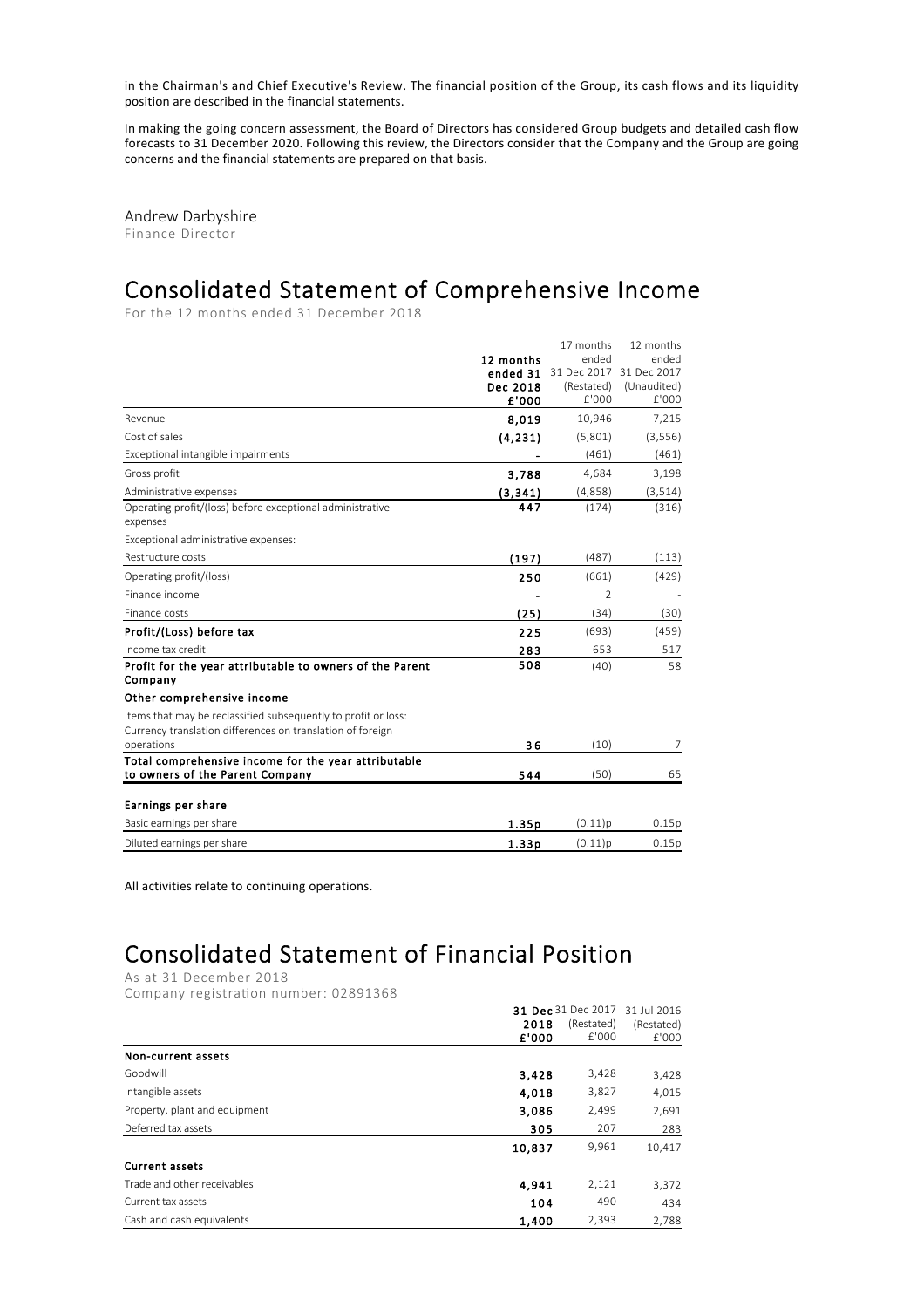|                            | 6.445  | 5,004  | 6,594  |
|----------------------------|--------|--------|--------|
| <b>Total assets</b>        | 17,282 | 14,965 | 17,011 |
| <b>Current liabilities</b> |        |        |        |
| Borrowings                 | 113    | 279    | 133    |
| Trade and other payables   | 2,906  | 1,958  | 3,549  |
| Current tax liabilities    |        |        | 13     |
|                            | 3,019  | 2,237  | 3,695  |
| Non-current liabilities    |        |        |        |
| <b>Borrowings</b>          | 819    | 355    | 767    |
| Trade and other payables   | 565    |        |        |
| Deferred tax liabilities   | 137    | 194    | 387    |
|                            | 1,521  | 549    | 1,154  |
| <b>Total liabilities</b>   | 4,540  | 2,786  | 4,849  |
| Net assets                 | 12,742 | 12,179 | 12,162 |

#### Equity attributable to owners of the Parent Company

| <b>Total equity</b>          | 12,742 | 12.179 | 12,162 |
|------------------------------|--------|--------|--------|
| Retained earnings            | 6,980  | 6.472  | 6,436  |
| Currency translation reserve | 25     | (11)   | (1)    |
| Share option reserve         | 183    | 164    | 173    |
| Merger relief reserve        | 2,407  | 2,407  | 2,407  |
| Share premium account        | 3.053  | 3,053  | 3,053  |
| Share capital                | 94     | 94     | 94     |

The financial statements were approved and authorised for issue by the Board of Directors on 3 May 2019.

Dr Stuart Paton

Non-executive Chairman

# Consolidated Statement of Cash Flows

For the 12 months ended 31 December 2018

|                                                      |                      | 17 months           | 12 months            |
|------------------------------------------------------|----------------------|---------------------|----------------------|
|                                                      | 12 months            | ended               | ended                |
|                                                      | ended                | 31 Dec 2017         | 31 Dec 2017          |
|                                                      | 31 Dec 2018<br>£'000 | (Restated)<br>£'000 | (Unaudited)<br>£'000 |
| Cash flows from operating activities                 |                      |                     |                      |
|                                                      | 225                  |                     |                      |
| Profit/(loss) before tax                             |                      | (693)               | (459)                |
| Share-based payment charge                           | 19                   | 67                  | 44                   |
| Depreciation and amortisation charges                | 820                  | 1,306               | 813                  |
| Impairment of intangible assets                      |                      | 700                 | 661                  |
| Loss on disposal of fixed assets                     |                      | 11                  |                      |
| Finance income                                       |                      | (2)                 |                      |
| Finance costs                                        | 25                   | 34                  | 31                   |
| Exchange adjustments                                 | (16)                 | (7)                 | 18                   |
| Cash inflow from operating activities before working | 1,073                | 1,416               | 1,108                |
| capital movement                                     |                      |                     |                      |
| Movement in working capital:                         |                      |                     |                      |
| (Increase)/decrease in trade and other receivables   | (2,820)              | 1,251               | 919                  |
| Increase/(decrease) in trade and other payables      | 901                  | (1,091)             | (447)                |
| Cash (used in)/generated from operations             | (846)                | 1,576               | 1,580                |
| Income taxes refunded                                | 514                  | 467                 | 437                  |
| Net cash (used in)/generated from operating          | (332)                |                     |                      |
| activities                                           |                      | 2,043               | 2,017                |
| Cash flows from investing activities                 |                      |                     |                      |
| Purchase of property, plant and equipment            | (78)                 | (54)                | (9)                  |
| Development costs capitalised                        | (861)                | (1, 154)            | (804)                |
| Capitalised cost of Reports                          | (13)                 | (429)               | (427)                |
| Acquisition costs, net of cash received              |                      | (500)               | (400)                |
| Interest received                                    |                      | $\overline{2}$      |                      |
| Net cash used in investing activities                | (952)                | (2, 135)            | (1,640)              |
| Cash flows from financing activities                 |                      |                     |                      |
| Receipt of new loan                                  | 950                  |                     |                      |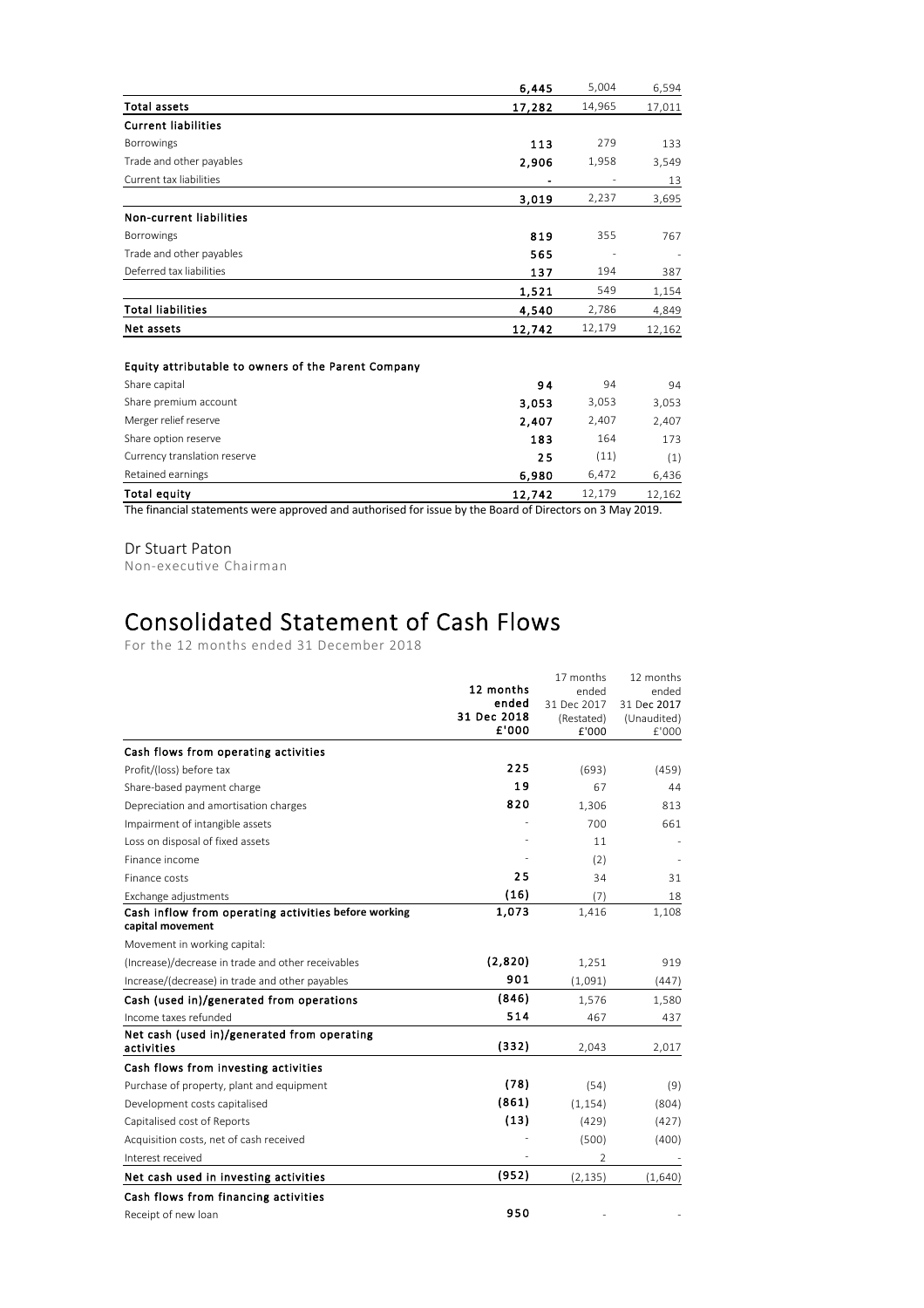| Repayment of long-term borrowings                                                                        | (652)   | (266) | (266) |
|----------------------------------------------------------------------------------------------------------|---------|-------|-------|
| Repayment of lease liabilities                                                                           | (29)    |       |       |
| Interest paid                                                                                            | (25)    | (34)  | (31)  |
| Net cash generated from/ (used in) financing<br>activities                                               | 244     | (300) | (297) |
| Net (decrease)/increase in cash and cash<br>equivalents                                                  | (1.040) | (392) | 80    |
| Cash and cash equivalents at beginning of period<br>Exchange adjustments to cash and cash equivalents at | 2,393   | 2.788 | 2,317 |
| beginning of period                                                                                      | 47      | (3)   | (4)   |
| Cash and cash equivalents at end of period                                                               | 1,400   | 2.393 | 2,393 |

### Consolidated Statement of Changes in Equity

For the 12 months ended 31 December 2018

|       | Share   | Merger                   | Share   | Currency    |          |        |
|-------|---------|--------------------------|---------|-------------|----------|--------|
| Share | premium | relief                   | option  | translation | Retained |        |
|       | account | reserve                  | reserve | reserve     | earnings | Total  |
| f'000 | £'000   | £'000                    | £'000   | £'000       | £'000    | f'000  |
| 94    | 3,053   | 2,407                    | 173     | (1)         | 6,436    | 12,162 |
| ä,    |         | ٠                        | (76)    |             | 76       |        |
|       |         | $\overline{\phantom{m}}$ | 67      |             | ٠        | 67     |
| ٠     | ٠       | ٠                        | (9)     | ٠           | 76       | 67     |
|       |         |                          |         |             | (40)     | (40)   |
|       |         |                          |         |             |          |        |
|       |         |                          |         |             |          |        |
|       |         |                          |         | (10)        |          | (10)   |
|       |         |                          |         |             |          |        |
|       |         |                          |         | (10)        | (40)     | (50)   |
| 94    | 3,053   | 2,407                    | 164     | (11)        | 6,472    | 12,179 |
| ٠     |         | J.                       | ÷,      | ä,          | L,       |        |
| ä,    |         | ٠                        | 19      |             | ٠        | 19     |
| ä,    |         | ٠                        | 19      |             |          | 19     |
|       |         |                          |         |             | 508      | 508    |
|       |         |                          |         |             |          |        |
|       |         |                          |         |             |          |        |
|       |         |                          |         | 36          |          | 36     |
|       |         |                          |         | 36          | 508      | 544    |
|       |         |                          |         |             |          |        |
|       |         |                          |         |             |          |        |
| 94    | 3,053   | 2.407                    | 183     | 25          | 6.980    | 12,742 |
|       | capital |                          |         |             |          |        |

### Notes to the Consolidated Financial Statements

For the year ended 31 December 2018

### Corporate Information

Getech Group plc (the 'Company' and ultimate Parent of the Group) is a public limited company domiciled and incorporated in England and Wales. The Company's registered office and principal place of business is Kitson House, Elmete Hall, Elmete Lane, Leeds, LS8 2LJ.

The principal activity of the Group is to provide geoscience and geospatial products and services that companies and governments use to de‐risk their exploration programmes and improve their management of natural resources.

## Basis of preparation

The financial statements set out in this preliminary announcement do not constitute statutory accounts as defined by section 434 of the Companies Act 2006. It has been prepared in accordance with the recognition and measurement principles of International Financial Reporting Standards (IFRS) adopted for use in the European Union, including IFRIC interpretations issued by the International Accounting Standards Board, and in accordance with the AIM rules and is not therefore in full compliance with IFRS. The principal accounting policies of the Group have remained unchanged from those set out in the Group's 2017 annual report. The financial statements have been prepared under the historical cost convention and are presented in sterling.

Statutory accounts for the years ended 31 December 2018 and 31 December 2017 have been reported on by the Independent Auditor. The Independent Auditor's Reports on the Annual Report and Financial Statements for the periods ended 31 December 2018 and 31 December 2017 were unqualified, did not draw attention to any matters by way of emphasis, and did not contain a statement under 498(2) or 498(3) of the Companies Act 2006.

The statutory accounts for the year ended 31 December 2018 were approved by the board on 3 May 2019 and the information included in this preliminary announcement was extracted therefrom.